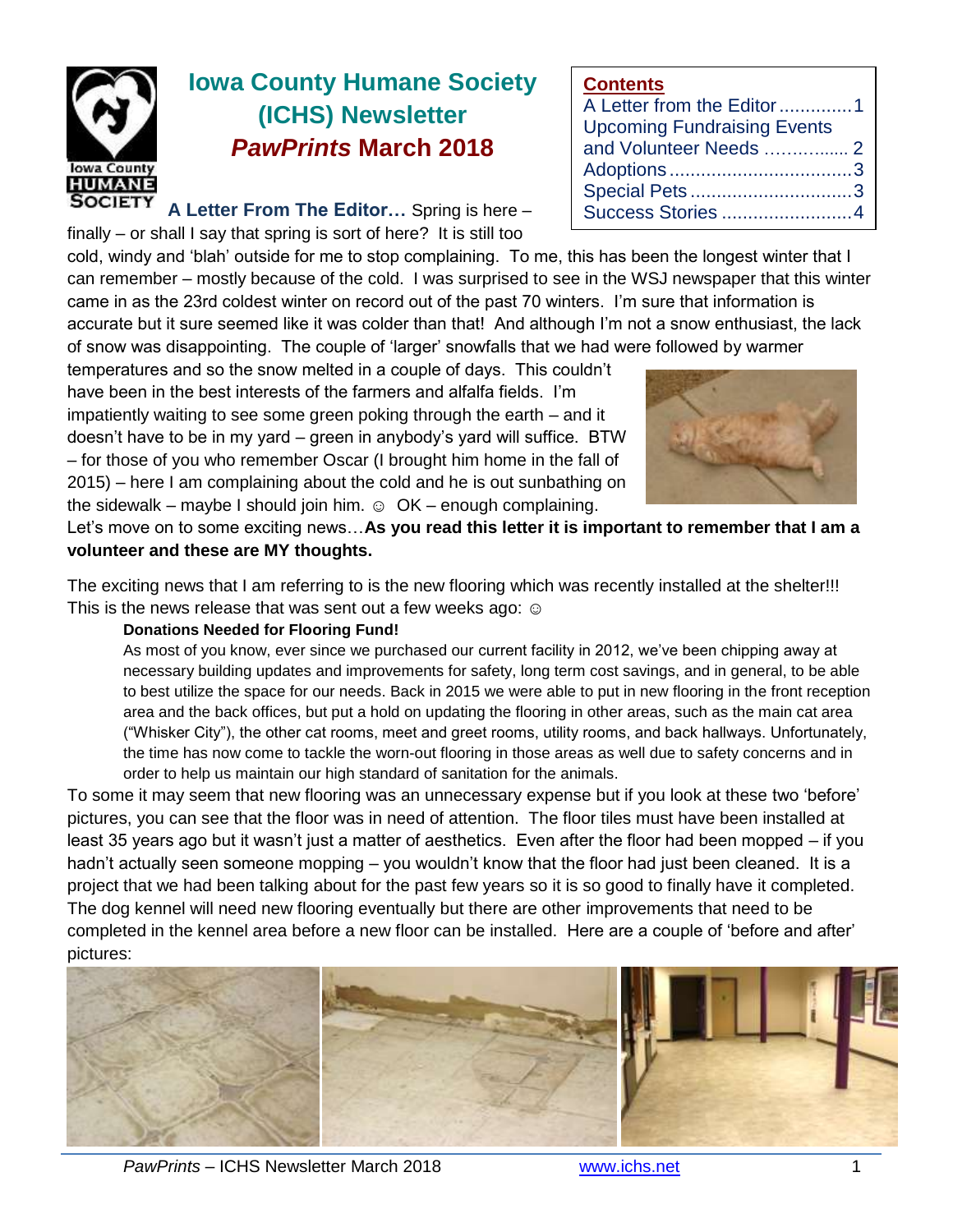

What a difference – wouldn't you agree? We will be having an Open House in April to show off the recent improvements. There is more information on the upcoming Open House elsewhere in the newsletter. Hope to see you there.

January and February were fantastic months for adoptions which allowed for the installation of the flooring to move forth. *Angel's Wish* made their annual late winter visit and took our "teenagers" and a few of the adult cats so ICHS's cat population was approximately 25 cats at

the time of the flooring project. I don't know if I ever remember us having so few cats!

Our next project will focus on the outdoor holding kennels and play yards for the dogs. The Building and Grounds Committee will be working on this project. If you have ideas or would like to help, please let us know by contacting the office.

Lastly, the annual Board of Director's meeting was March 12 and as a result of that meeting, we have some newly elected board members. They include: Cyd Bickford, Alayna Husom, Dawn Van Epps and Joselyn Van Ruyven. These ladies join Judy Lindholm, Louanna Schulte, Mike Van Sicklen and John Mutschler. It appears to me that our animals and organization are in very "good hands". **If you have any suggestions or ideas about the content of ICHS PAWPRINTS, please contact me, Terri Davis, at [roadhogbiker@gmail.com](mailto:roadhogbiker@gmail.com)**

## **Upcoming Fundraising Events and Volunteer Needs**

Just a reminder that ICHS is always looking for volunteers to help with the planning and implementation of our fundraisers. Our goal is to have enough volunteers so that each individual would only have to help plan and/or work at one event per year. So…if you would like to get involved with the planning and organizing of 2018's fundraisers, please contact the shelter for more details. We hope to hear from you!!!

**April 8, 15, 22, & 29- Canine Good Citizen Spring Session Fundraiser** - ICHS will be holding our Spring CGC class session during the month of April with classes every Sunday. Class will be from 1PM to 3PM, with the certification test on the last Sunday (4/29). The cost for this session is just \$60. Sign up now, spots are limited and usually fill up fast!

**April 20 and 21- ICHS Annual Garage Sale Fundraiser** - Please join us for our annual spring garage sale! We'll be open from 8am-2pm each day. We'll have TONS of great deals on new and lightly used animal items (dog & cat crates, toys, bowls, beds, collars, etc.), as well as everything else you'd expect at a garage sale! **Want to help raise money for ICHS?** We are now accepting garage sale donations such as furniture, household items, electronics, jewelry, etc. Please only bring us items that are in good condition and functional- if you're not sure, call ahead and ask! Thank you!

**April 21- Bake Sale & Open House** - In conjuction with the second day of our garage sale we will be having a bake sale and open house at ICHS. Come see what we've been working on lately- there are lots of building improvements to see and cute animals to pet! The Bake sale will be open from 8am-2pm, the open house will be open from 10am-2pm.

M**ay 4- Dueling Pianos Benefit** - Please join us once again at the Deer Valley Lodge for a wonderful evening of music, laughs, and good friends! Our fundraiser with the Fun Pianos! last year was a wonderful success, and we're hoping for an ever bigger and better event this time around! Tables of 8 are \$295, tables of 10 are \$355, and individual tickets are available as well for \$40. Please keep in mind, this event is better with a table full of friends to laugh and sing with!

**May 19 and 26 – ICHS Annual Plant Sale Fundraiser** – 8:30am - 12:00pm both days. The plant sale will feature a large variety of both annuals and perennials.

Please visit our website at [www.ichs.net](http://www.ichs.net/) for more details on any of the events listed above.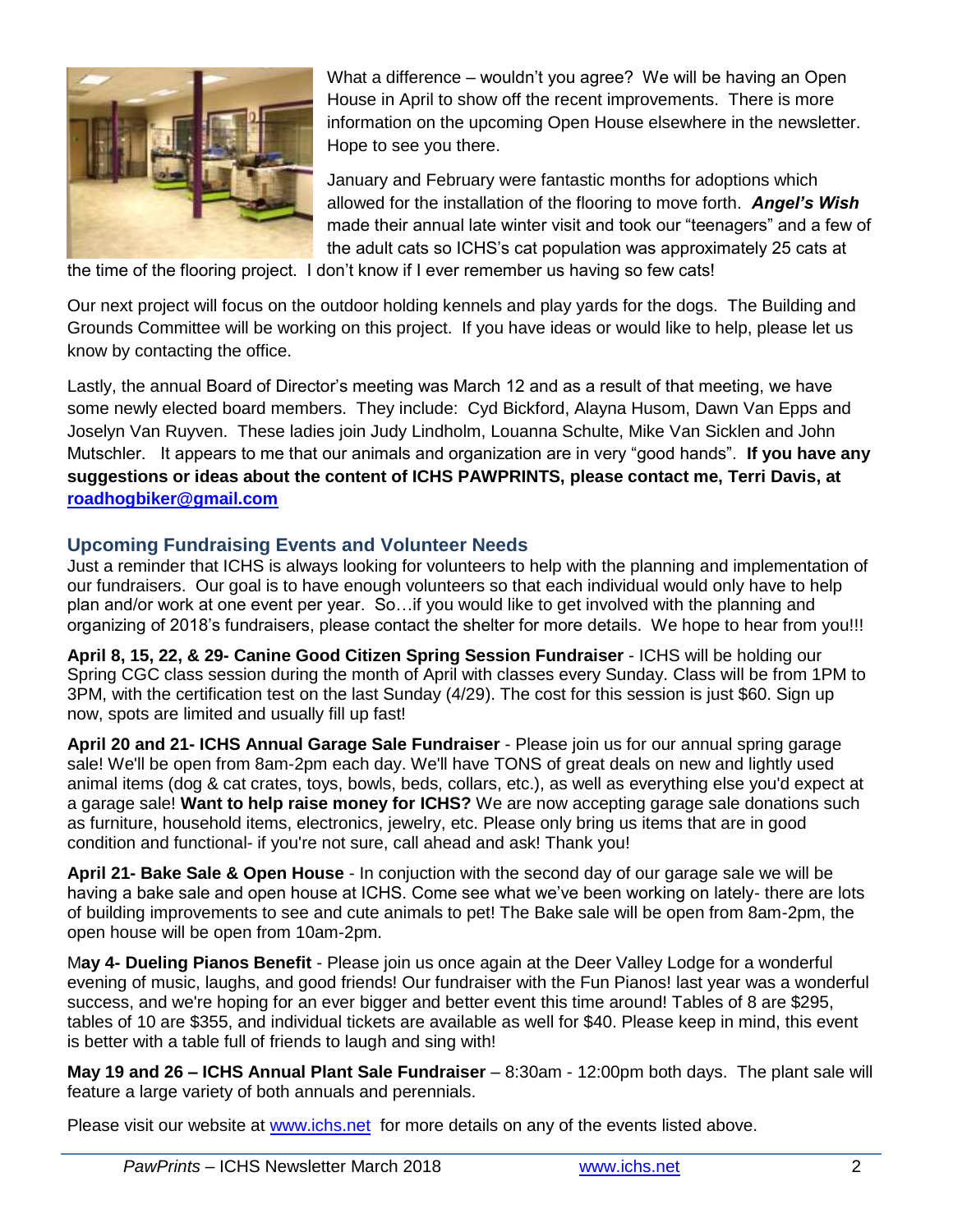## **January & February Adoptions**

| <b>January</b>     |             |                |             | <b>February</b>         |            |                      |             |
|--------------------|-------------|----------------|-------------|-------------------------|------------|----------------------|-------------|
| <b>Cats</b>        |             |                | <b>Dogs</b> | <b>Cats</b>             |            |                      | <b>Dogs</b> |
| $Siggy \odot$      | <b>Bock</b> | Alex+          | Ridge       | Etta                    | Sardine+   | Skye*                | Flash       |
| Killian            | Gibson      | Max+           | Wrex        | $C$ leo $\odot$ $\odot$ | Calypso*+  | Yoda                 | Kodiak      |
| <b>Hemlock</b>     | Martini     | Gloria $\odot$ | Papaya      | <b>Bubba</b>            | $Rhea^*+$  | Fredrick<br>Douglass | Ki          |
| Manhatten          | Jebediah    | Puma           | Mic         | Modo                    | Janus*+    | Eddie $\odot$        | Davina      |
| Cranberry $\odot$  | Lala*       | Quasi          | Lucy        | Kestrel                 | Skittles*+ | Alisha               | Nissa       |
| Miu Miu            | Dior*       | Nili           |             | Amber+                  | Twink*+    | Wrangler+            | Luther      |
| <b>Tom Collins</b> | Pria+       | Freud          |             | Alexa+                  | Katana+    | Andi+                | Jolene      |
| Salty Dog*         | Tammv+      | Greere         |             | Zinfandel+              | Quela+     | Mimosa+              |             |
| Fendi              | Tomas+      | Mojito*        |             | Mickey Slim*+           | Froyo+     | Celine+              |             |
| <b>Brynn</b>       | Frankie+    |                |             | Rob Roy*+               | Laina+     | Carter*+             |             |
| Carmelo+           | Raven       |                |             | Fanya+                  | Celie      | Helix+               |             |
| $*$ = kitten       |             |                |             |                         |            |                      |             |

 $+$  = transferred to Angel's Wish

 $\odot$  = denotes animal has been at ICHS for over a year/has special needs/or is elderly

# **Special Pets**

We all know that all animals are 'special' but the animals featured in this section are indeed special. These are 'special needs' animals. The special person/family who adopts one of these animals knows that this may/may not be the long-term relationship which we hope for when we open our hearts and homes to a new family member. These animals 'forever homes' with us may be just for a short time before they move on…But, nevertheless, these animals need a home and a loving family just as we all do. Are you possibly the family that could provide a home for one of these animals? If not, do you know of a family who could provide a loving home for these animals? If so, please come out to ICHS and find out more about these animals from the ICHS staff.

#### **FIV Kitty – Chiclet**



**Chiclet** is a young kitty – about 5 years old. She is a torti with a stubby tail and is front declawed. She is a sweetie! I have not had the pleasure to spend time with her, but I have been told that she does love to play – not so much with a person but that she plays by herself and is very entertaining to watch. She is a bit shy so once she settles into a home setting, it is fairly certain that her true personality will reveal itself and that YOU will find her to be a little "love bug".

Although we call FIV cats "special", there really are no special considerations when adopting any of these three kitties. If it wasn't for the FIV+ sign on their cages, you wouldn't have a clue that they have FIV! They must be kept indoors. They may live with other indoor cats since FIV is not easily passed between cats (it would be best if your other cat(s) are good-natured and amicable to a new pal). FIV is primarily spread by serious bite wounds so if you have other cats, it is important to properly introduce FIV cats to the others (but you would do that with any cat that you bring home). It is also important to keep them free from stress so a quiet home would be best. So…Chiclet needs a home.

### **FeLV Kitties**

ICHS has NO FeLV cats at the moment – YIPPEE!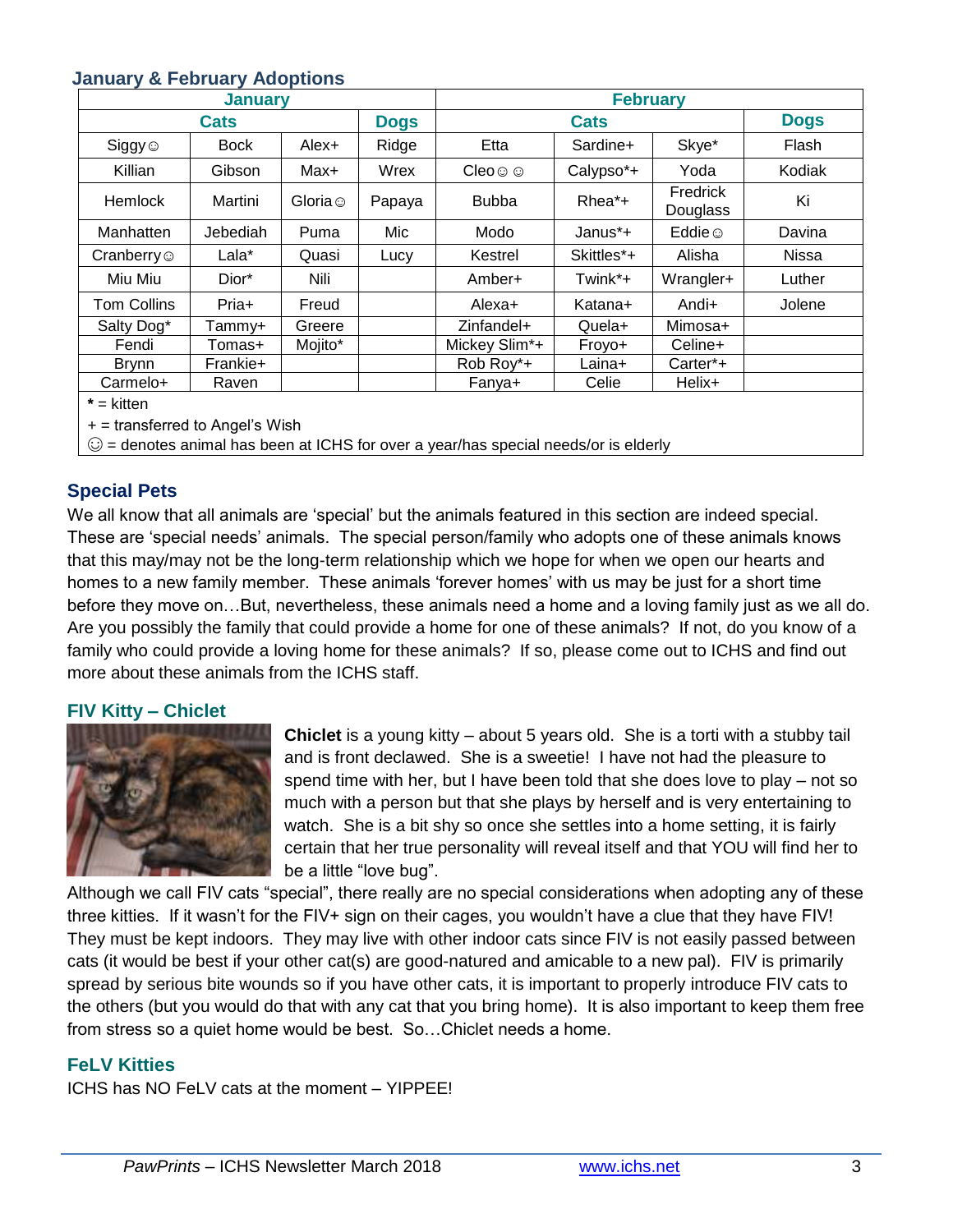## **Success Stories**



Just wanted to update everyone on Lucie! We've had her for about a month now and she is the perfect addition to our family! She is such a sweetheart and loves, loves, loves to cuddle. Originally, we didn't think she liked to play with toys but she has come around and now loves to play fetch. Thank you so much for choosing my boyfriend and I to adopt her!



This is Chalupa, previously Etta! We just adopted her about 2 weeks ago. She has adjusted well, and we love her personality. She cracks us up laughing everyday! And don't worry, she does not have full access to the fridge. We caught her doing that and had to get a pic! She is spunky, energetic and loving. We love her





Hi, here is an update on "Gloria" (I will probably change her name but I haven't found the right one yet). Her first couple days here were a bit rough, I had a hard time getting her to eat, and I ended up taking her to the e-vet just to make sure she was OK. After another day or two she started coming around and things have been improving a lot

since. She became friends with the other cat, Yuki, within a couple weeks, and while they aren't sleeping in a cuddle pile yet, they are eating together and playchasing each other around the house. She is now a very good eater! She stands up and cries for food when she hears the bags come out. She is pretty friendly with me, accepting pets but not yet running up to me for attention all that much. She did however sit on my lap for the first time the other day and seemed to really enjoy it. I'll be sure to send at least a few more updates when I get some more cute pictures and have a name for her. :) Thank you again for helping me find her, I think she is starting to settle in and enjoy herself!



Just an update on Armando and MacDuff (Previously Briar). They get along wonderfully. And are super happy little boys.